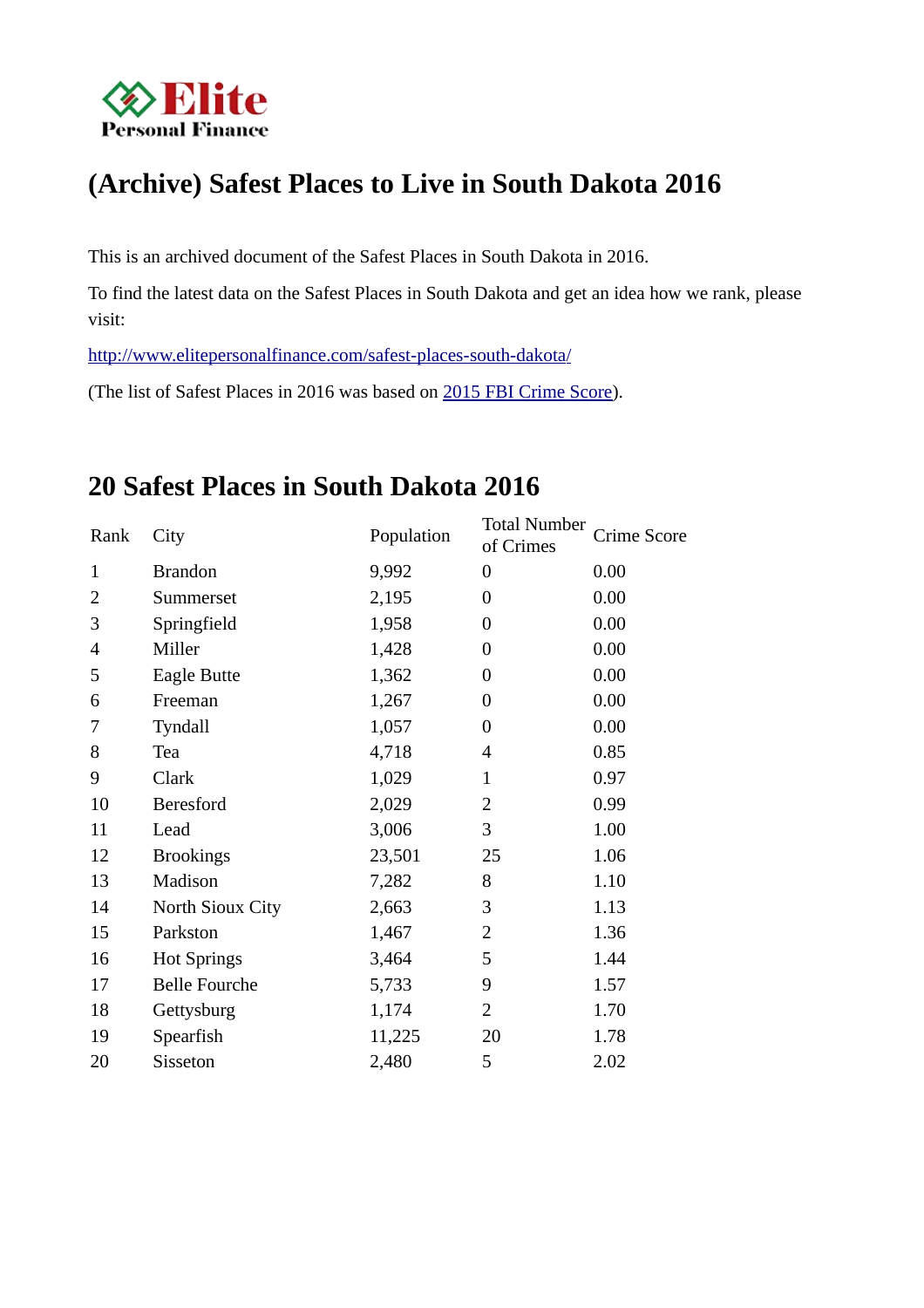# **All Cities in South Dakota**

Elite Personal Finance made a detailed analysis of all cities in South Dakota and divided them into the following categories:

- under 3,000 residents
- $3,000 10,000$  residents
- 10,000 30,000 residents
- over 30,000 residents

#### **Under 3,000 residents**

| Rank                     | City               | Population | <b>Total Number</b><br>of Crimes | Crime Score |
|--------------------------|--------------------|------------|----------------------------------|-------------|
| $\mathbf{1}$             | Summerset          | 2,195      | $\boldsymbol{0}$                 | 0.00        |
| $\overline{2}$           | Springfield        | 1,958      | $\boldsymbol{0}$                 | 0.00        |
| 3                        | Miller             | 1,428      | $\boldsymbol{0}$                 | 0.00        |
| $\overline{\mathcal{L}}$ | <b>Eagle Butte</b> | 1,362      | $\overline{0}$                   | 0.00        |
| 5                        | Freeman            | 1,267      | $\boldsymbol{0}$                 | 0.00        |
| 6                        | Tyndall            | 1,057      | $\boldsymbol{0}$                 | 0.00        |
| 7                        | Worthing           | 958        | $\boldsymbol{0}$                 | 0.00        |
| 8                        | Centerville        | 872        | $\mathbf{0}$                     | 0.00        |
| 9                        | Scotland           | 828        | $\boldsymbol{0}$                 | 0.00        |
| 10                       | Viborg             | 764        | $\boldsymbol{0}$                 | 0.00        |
| 11                       | <b>Estelline</b>   | 752        | $\boldsymbol{0}$                 | 0.00        |
| 12                       | Philip             | 738        | $\overline{0}$                   | 0.00        |
| 13                       | Kimball            | 695        | $\boldsymbol{0}$                 | 0.00        |
| 14                       | Selby              | 644        | $\boldsymbol{0}$                 | 0.00        |
| 15                       | <b>Tripp</b>       | 622        | $\boldsymbol{0}$                 | 0.00        |
| 16                       | <b>Burke</b>       | 592        | $\overline{0}$                   | 0.00        |
| 17                       | Menno              | 586        | $\boldsymbol{0}$                 | 0.00        |
| 18                       | Avon               | 574        | $\boldsymbol{0}$                 | 0.00        |
| 19                       | Jefferson          | 532        | $\boldsymbol{0}$                 | 0.00        |
| 20                       | Leola              | 441        | $\overline{0}$                   | 0.00        |
| 21                       | Rosholt            | 434        | $\boldsymbol{0}$                 | 0.00        |
| 22                       | Faith              | 419        | $\boldsymbol{0}$                 | 0.00        |
| 23                       | Irene              | 410        | $\boldsymbol{0}$                 | 0.00        |
| 24                       | Hoven              | 407        | $\overline{0}$                   | 0.00        |
| 25                       | Hermosa            | 397        | $\boldsymbol{0}$                 | 0.00        |
| 26                       | <b>Clark</b>       | 1,029      | $\mathbf{1}$                     | 0.97        |
| 27                       | <b>Beresford</b>   | 2,029      | $\overline{2}$                   | 0.99        |
| 28                       | Whitewood          | 921        | $\mathbf{1}$                     | 1.09        |
| 29                       | North Sioux City   | 2,663      | 3                                | 1.13        |
| 30                       | Alcester           | 783        | $\overline{1}$                   | 1.28        |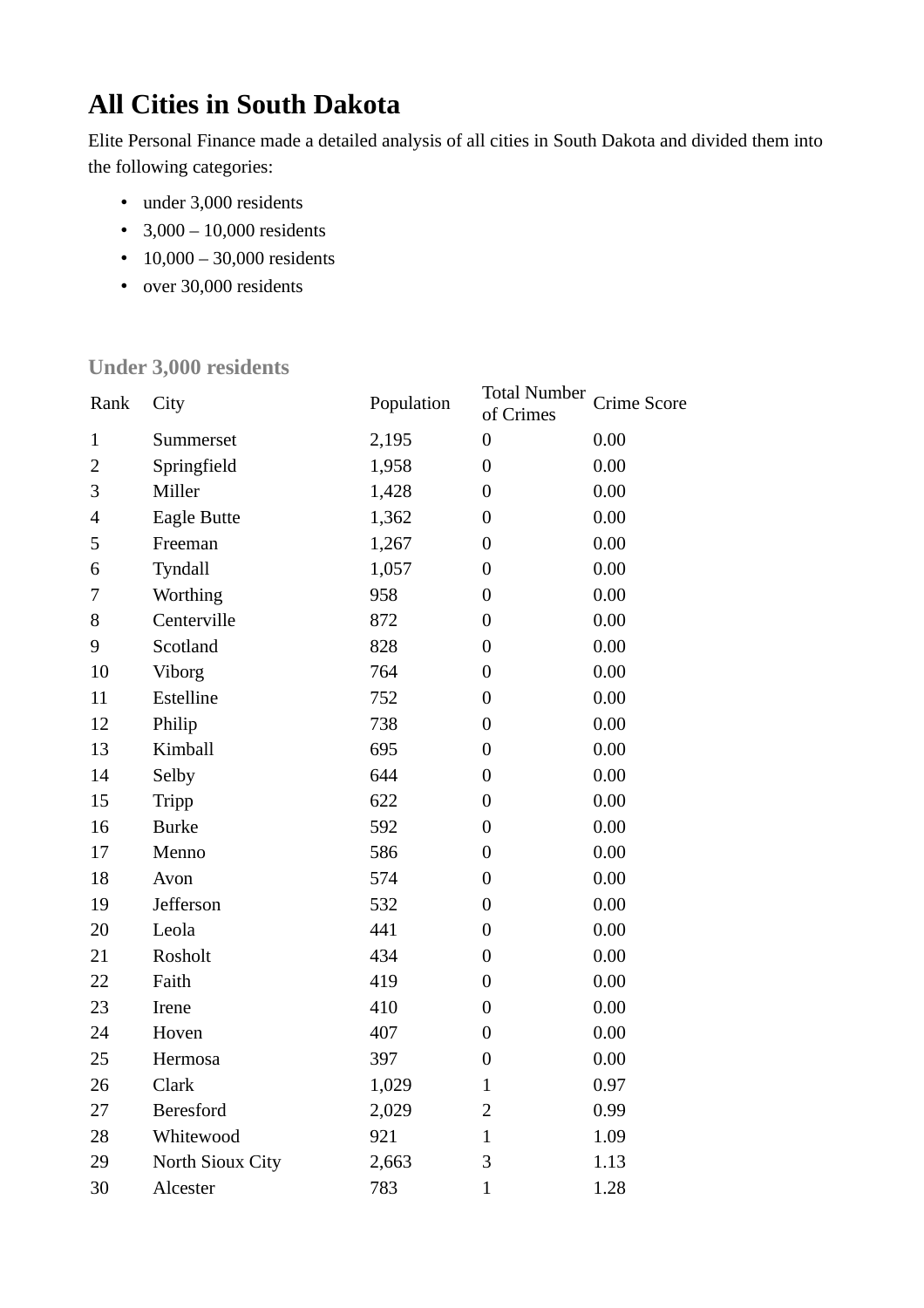| 31 | Parkston        | 1,467 | 2  | 1.36  |
|----|-----------------|-------|----|-------|
| 32 | Gettysburg      | 1,174 | 2  | 1.70  |
| 33 | <b>Sisseton</b> | 2,480 | 5  | 2.02  |
| 34 | Lennox          | 2,302 | 6  | 2.61  |
| 35 | Winner          | 2,846 | 8  | 2.81  |
| 36 | Deadwood        | 1,258 | 6  | 4.77  |
| 37 | Wagner          | 1,578 | 8  | 5.07  |
| 38 | Chamberlain     | 2,405 | 14 | 5.82  |
| 39 | Kadoka          | 710   | 5  | 7.04  |
| 40 | Flandreau       | 2,268 | 25 | 11.02 |
| 41 | Martin          | 1,063 | 12 | 11.29 |

### **3,000 – 10,000 residents**

| Rank | City                 | Population | <b>Total Number</b><br>of Crimes | Crime Score |
|------|----------------------|------------|----------------------------------|-------------|
| 1    | <b>Brandon</b>       | 9,992      | $\overline{0}$                   | 0.00        |
| 2    | Tea                  | 4,718      | 4                                | 0.85        |
| 3    | Lead                 | 3,006      | 3                                | 1.00        |
| 4    | Madison              | 7,282      | 8                                | 1.10        |
| 5    | <b>Hot Springs</b>   | 3,464      | 5                                | 1.44        |
| 6    | <b>Belle Fourche</b> | 5,733      | 9                                | 1.57        |
| 7    | Mobridge             | 3,527      | 8                                | 2.27        |
| 8    | Canton               | 3,375      | 8                                | 2.37        |
| 9    | <b>Sturgis</b>       | 6,767      | 18                               | 2.66        |
| 10   | <b>Box Elder</b>     | 9,614      | 28                               | 2.91        |

# **10,000 – 30,000 residents**

| Rank           | City             | Population | <b>Total Number</b><br>of Crimes | Crime Score |
|----------------|------------------|------------|----------------------------------|-------------|
| 1              | <b>Brookings</b> | 23,501     | 25                               | 1.06        |
| 2              | Spearfish        | 11,225     | 20                               | 1.78        |
| 3              | Vermillion       | 10,732     | 22                               | 2.05        |
| $\overline{4}$ | Aberdeen         | 28,219     | 96                               | 3.40        |
| 5              | Watertown        | 22,195     | 85                               | 3.83        |
| 6              | Yankton          | 14,573     | 56                               | 3.84        |
| 7              | Pierre           | 14,150     | 60                               | 4.24        |
| 8              | Mitchell         | 15,797     | 68                               | 4.30        |
| 9              | Huron            | 13,307     | 69                               | 5.19        |